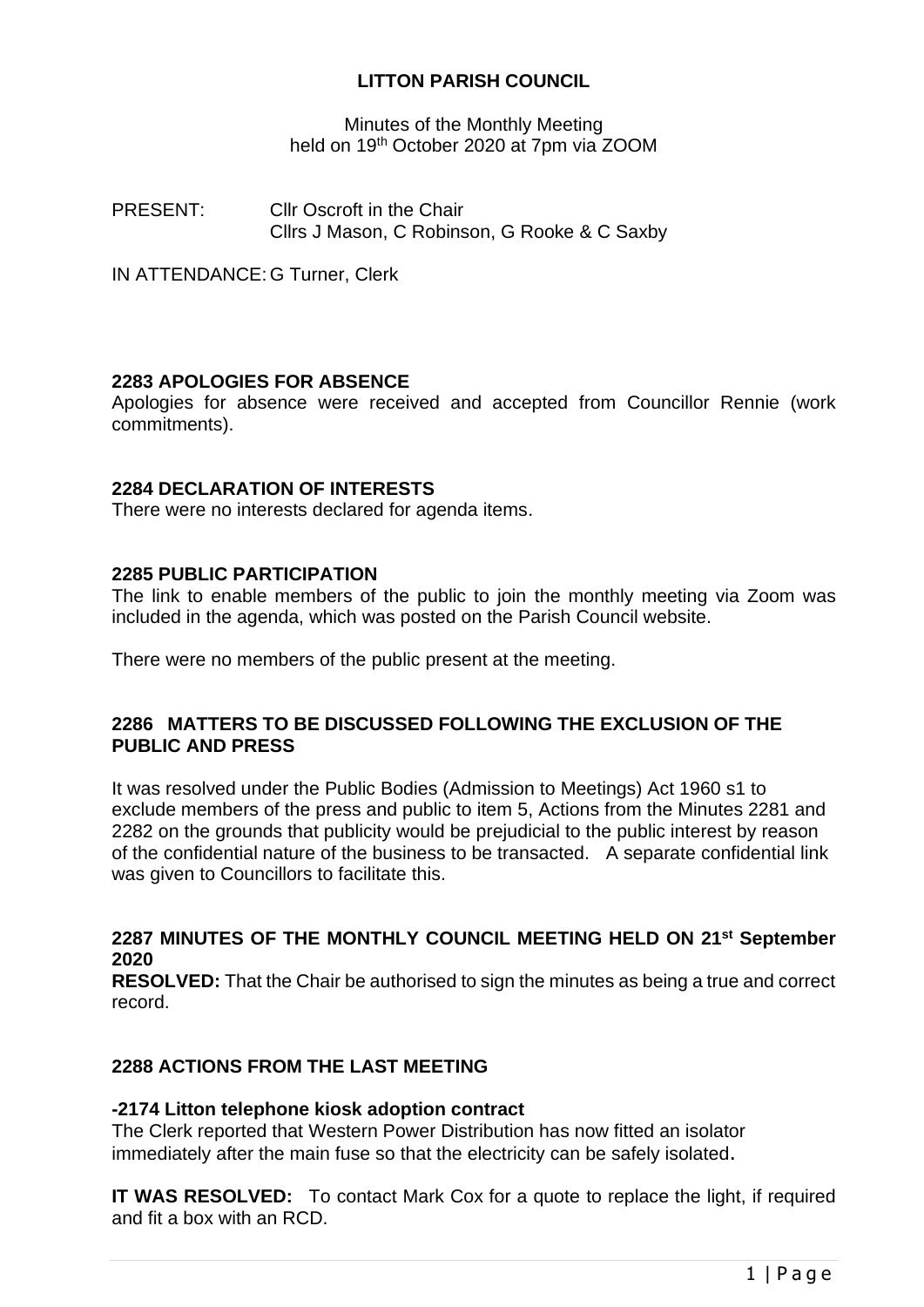## **-2221 Seating area of Cressbrook Village Green**

Councillor Mason reported that Andrew had replaced the broken flag and re-laid the flags under the bench but that the bench is in a poor state of repair and the Council should consider its replacement.

**IT WAS RESOLVED:** To put a notice on Cressbrook's Facebook Group saying that the bench will be removed by the Council and if anyone wants to claim it please do.

## **-2250 PARKING, SIGNAGE AND OVERGROWN VERGES AT CRESSBROOK**

A response from DCC refusing the Parish Council's request for the installation of signs to discourage parking on the white lines in Cressbrook was circulated to members.

It was noted that Councillor Gamble has also written to DCC clarifying what the Parish Council is trying to achieve by increasing the signage in Litton.

## **-2251 RENEWAL OF PLAY CHIP AT THE PLAYGROUND**

Discussions took place as to whether to replace the play chip as the Council was looking to refurbish the playground in the next 2 years.

**IT WAS RESOLVED:** That the Council would top up the play chip with half the usual amount.

**IT WAS RESOLVED:** That the Clerk will apply to the District Councillor's Local Projects Fund for funding towards the cost of renewing the play chip at the Playground.

## **-2252 PLAYGROUND IMPROVEMENTS**

Councillor Rooke informed members that he had contacted 3 playground equipment providers and had so far met with one, along with Councillor Rennie. Meetings with the other two had been arranged for the next couple of weeks.

## **-2268 RETENDERING OF HANDY PERSON AND GRASS CUTTING CONTRACTS FROM 1ST APRIL 2021**

It was noted that Councillors Rennie & Gregory were meeting to discuss the contracts to ensure they were still relevant prior to tendering.

## **-2274 TREE GUARDS**

**RESOLVED:** To defer to the November meeting.

## **-2275 EXTENSION OF WHITE LINE OPPOSITE HALL LANE TO ENABLE THE SERVICE BUS SPACE TO TURN ROUND**

It was noted that the Council is still waiting for a response from DCC on this item.

## **-2778 REQUEST FOR FOOTPATH NEAR NEW HOUSES AT LITTON DALE**

A request has been received for a new stretch of pavement to along Litton Dale to join up with the two stretches of pavement already in place.

**IT WAS RESOLVED:** To write to DCC requesting a new stretch of pavement.

**IT WAS FURTHER RESOLVED:** To ask Tideswell Parish Council to also write to DCC in support of the application as the majority of Litton Dale is in the Parish of Tideswell.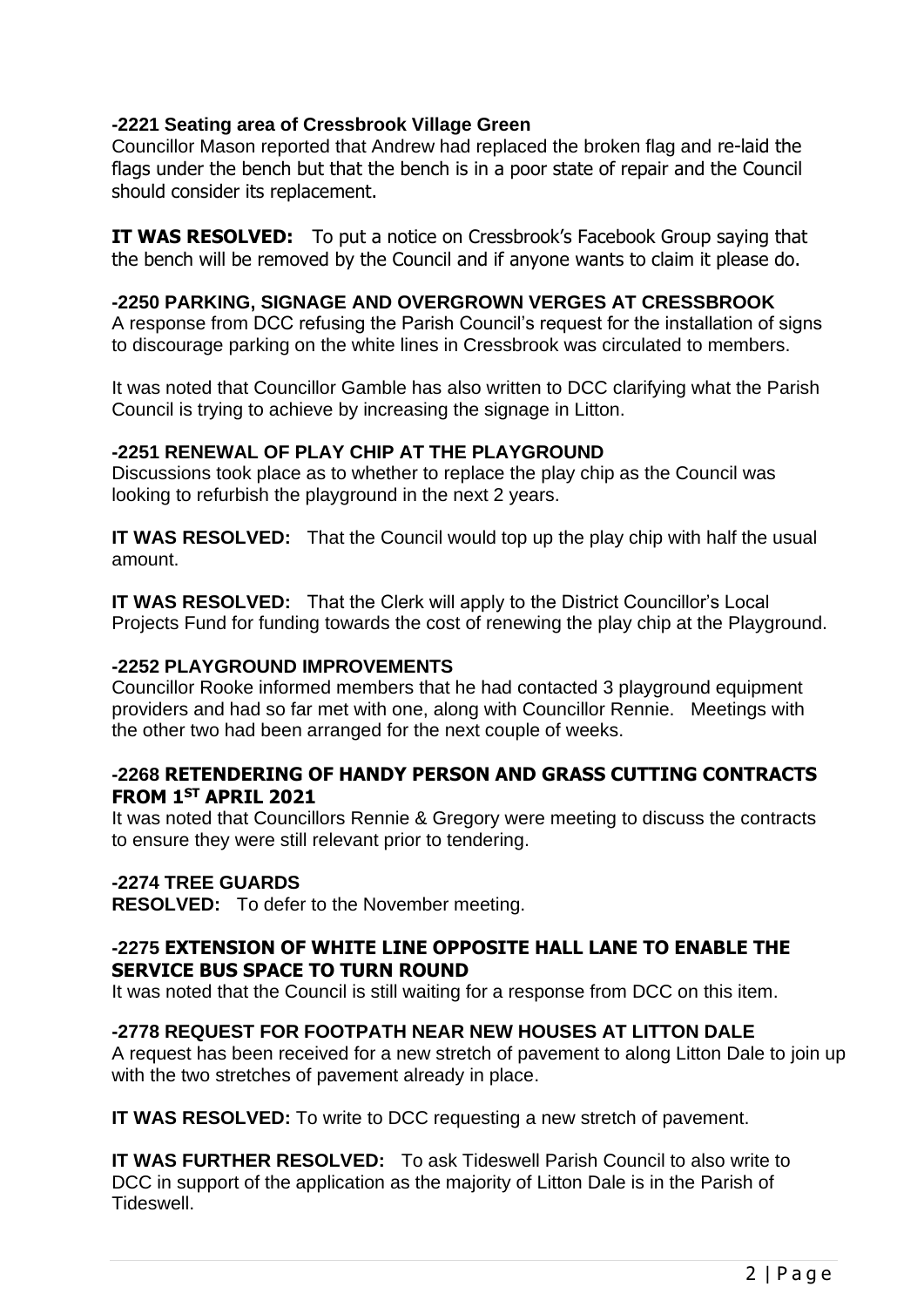## **MATTERS DISCUSSED FOLLOWING THE EXCLUSION OF THE PUBLIC AND PRESS**

## **-2281 VEHICULAR ACCESS ACROSS THE VILLAGE GREENS**

It was noted that the Council was still waiting for the signed Vehicular Licence Agreement to be returned by the new owners of The Hillock.

**IT WAS RESOLVED:** To write to the owners of Ashleigh inviting them to meet with Councillors Oscroft and Robinson.

#### **-2282 SUNNYBANK**

It was noted that a meeting was being arranged to meet with the owners of Sunnybank to try to resolve the boundary issue.

**IT WAS RESOLVED:** That the Clerk will obtain a copy of the current boundary from the Land Registry.

#### **2289 SNOW WARDEN SCHEME**

**IT WAS AGREED:** That the Council would participate in the Snow Warden Scheme again this winter.

**IT WAS FURTHER AGREED:** That Councillor Robinson will continue to act as coordinator and liaise with DDDC.

#### **2290 LITTON REMEMBRANCE SERVICE**

It was noted that the remembrance service in Litton will take place on Sunday 8<sup>th</sup> November at 10.50am and that this year it will be held on the Village Green opposite the Red Lion to give those attending the space to properly social distance.

#### **2291 CHRISTMAS TREES**

**IT WAS RESOLVED:** To order Christmas trees for Cressbrook, Litton Mill and Litton for delivery on Friday 4<sup>th</sup> December, at a cost of £500.

#### **2292 PLANNING**

Application Number: NP/DDD/0520/0431 **-** Hall Farm House Bed And Breakfast, Hall Lane, Litton

Development Description: Proposed barn conversion to create a single dwelling including partial demolition and re-building of an existing single storey side extension

**IT WAS RESOLVED:** To support the application.

## **2293 FINANCE (SCHEDULE OF ACCOUNTS ATTACHED)**

## **(a) Accounts for Payment**

The Clerk submitted a schedule of accounts in the sum of £2,128.65 for approval.

**IT WAS RESOLVED:** That the schedule of accounts be signed and the accounts to which they relate be paid.

It was noted that the current account balance as at 19<sup>th</sup> October 2020 was £3,940.24 and the reserve account balances were £10,155.64.